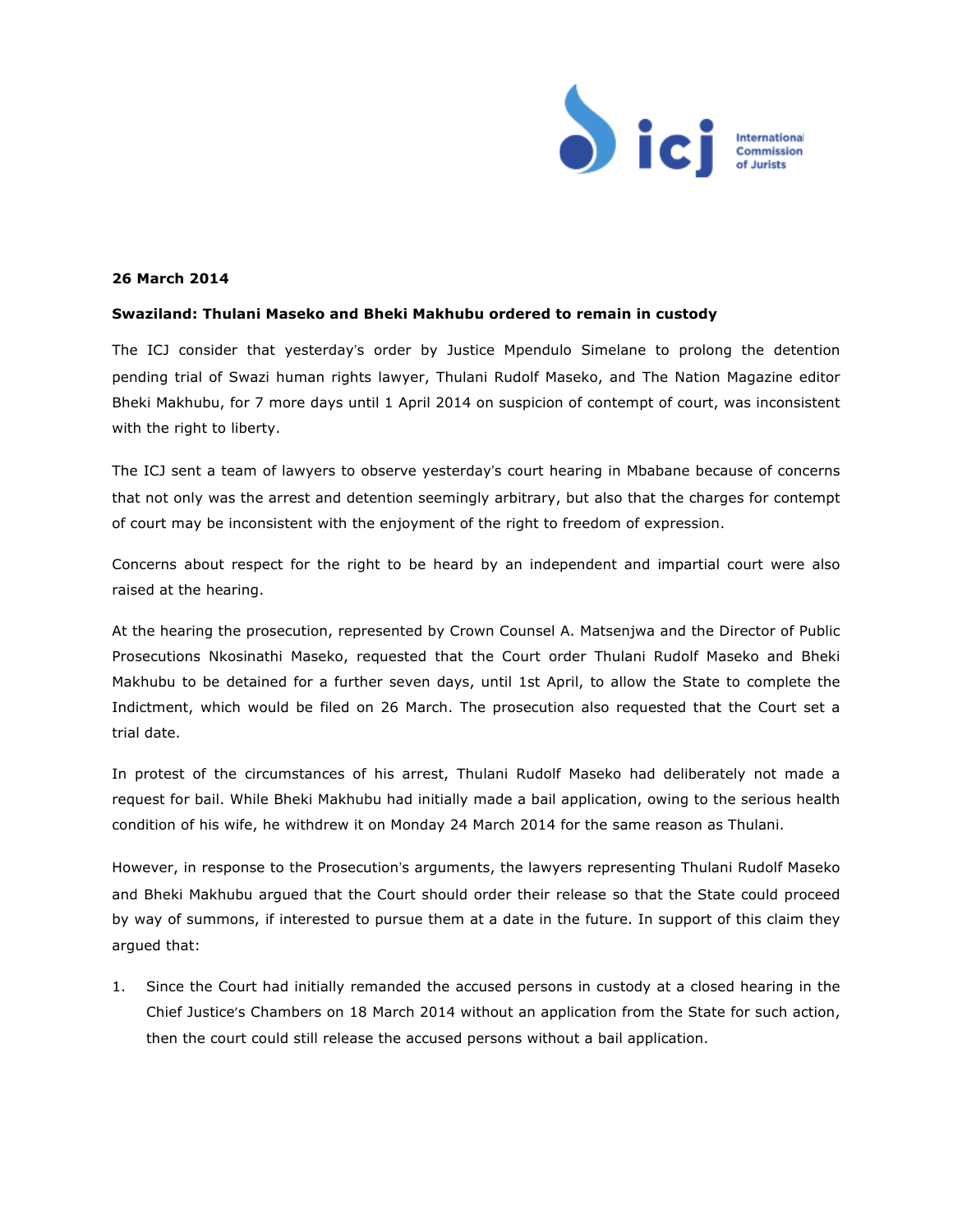2. There was no good reason in law to order that Thulani Rudolf Maseko and Bheki Makhubu be further detained. Prolonging their detention would amount to pre-trial punishment without the benefit of a trial, in a straightforward case of alleged contempt of court.

In addition the lawyers representing Thulani Rudolf Maseko and Bheki Makhubu objected to the prosecution's request to set a trial date because the defence intended to request that Judge M. Simelane recuse himself from hearing the case. They indicated the request would be grounded on the basis that the articles published in Nation Magazine, which form the basis for the arrest, are alleged to mention the Judge adversely. They argued that it would make a mockery of the justice system if the judge sat in the same matter where he had a potentially identifiable interest or role.

The court-room was packed with Swazis, some of whom told the ICJ delegates that they felt that this was a case of judicial harassment of human rights defenders. A small group of people in court briefly sang freedom songs. After the court Session, a number of people "toy-toyed" outside of the court.

As a party to both the International Covenant on Civil and Political Rights (ICCPR) and the African Charter on Human and People's Rights, the authorities in Swaziland must respect and protect the right to freedom of expression. International standards make clear that respect for this right and for the independence of lawyers requires the authorities to ensure that lawyers are able to participate in discussions of the law and the administration of justice, in a manner consistent with recognized standards of the legal profession.

The authorities must also ensure the rights of all people to a fair hearing before an independent and impartial court. Respect for this right requires that the judges presiding over a case are unbiased and seen to be unbiased. Judges must not have or be seen to have an interest in any matter before them for decision.

Furthermore, they must respect and protect the right to liberty; the ICCPR states: "it shall not be the general rule that persons awaiting trial shall be detained in custody, but release may be subject to guarantees to appear for trial". In order for an order of remand to be lawful under international human rights law, an independent, impartial and competent court must consider that prosecution has proved that detention is necessary and proportionate because the offence with which an individual is charged is punishable by imprisonment; and there are substantial reasons for believing that if released the particular individual would abscond, interfere with an investigation, commit a serious offence, or pose a serious threat to pubic order, and furthermore that there is no possibility that alternative measures, such as bail, would address such concerns.

In the light of its concerns in the case, including with regard to the respect for the rights to a fair hearing before an independent and impartial tribunal, the rights to liberty and the rights to freedom of expression, the ICJ intends to continue to monitor the proceedings against Thulani Rudolf Maseko and